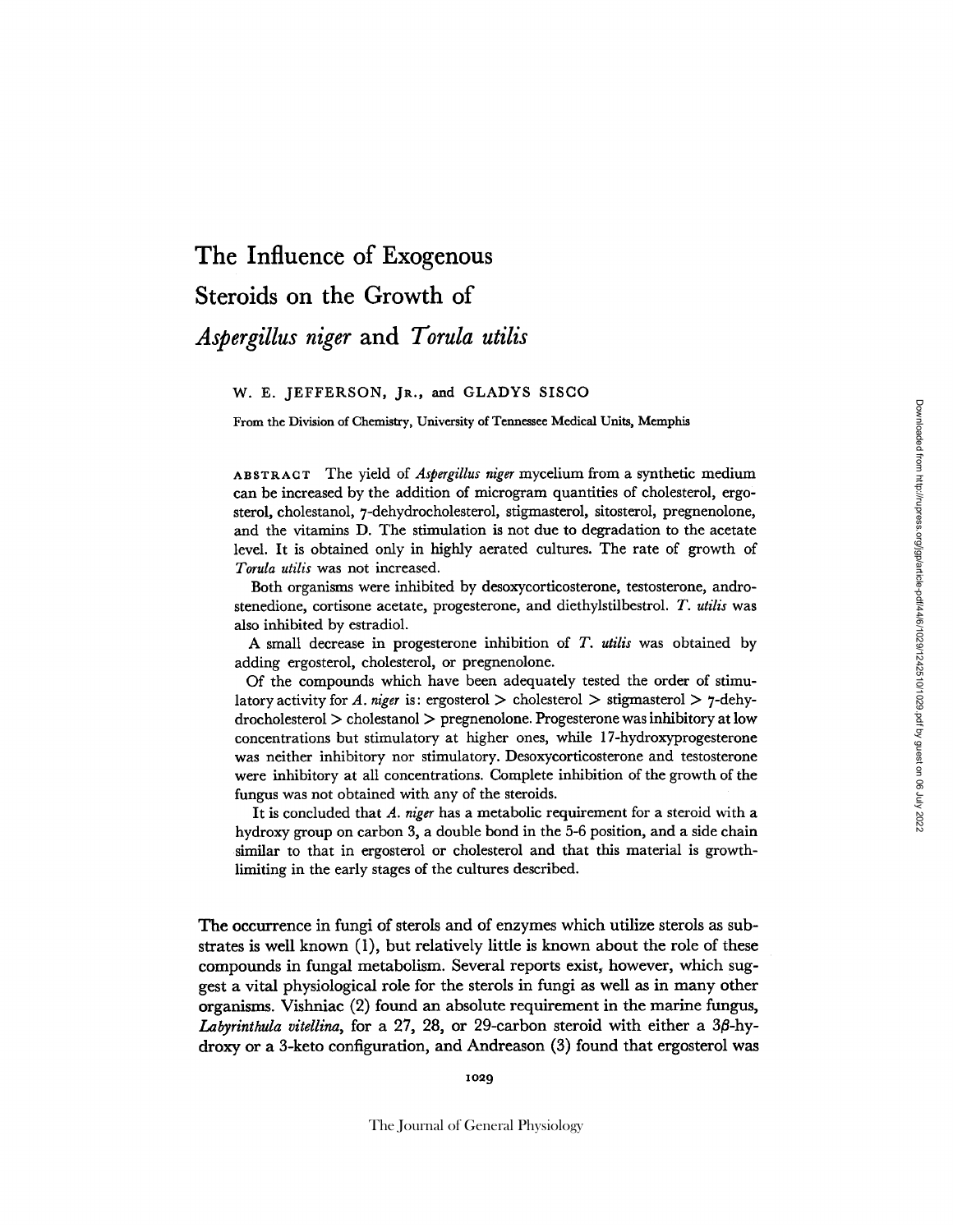required for anaerobic but not for aerobic growth by a strain of *Saccharomyces cerevisiae.* In addition to these two reports dealing with fungi, protozoa (4), pleuropneumonia organisms (5), insect larvae (4), and Mycobaeteria (6) have been shown to require sterols or to be stimulated by sterols. In general the steroid requirements of all the above organisms are quite similar (4).

There are numerous examples of inhibition of the growth and metabolism of fungi by steroids (7-10). The effect of desoxycorticosterone on *Neurospora crassa* has been extensively studied (8, 9) and appears to be quite specific. This steroid interferes with the uptake of a variety of materials by *Neurospora*  myceIium including sugars and amino acids. Its effect on the intracellular accumulation of rubidium and potassium has aroused considerable interest (11, 12).

These varied reports suggested that fungi might be a fertile field for the study of steroid function. An initial attempt to approach the problem by the isolation of steroid-requiring mutants proved unsuccessful. However, in the course of this attempt several effects of added steroids on the growth and metabolism of *A. niger* were observed and investigated. This paper reports findings demonstrating that steroids can have a considerable inhibitory or stimulatory effect on the growth of fungi.

## MATERIALS AND METHODS

*Cultures Aspergillus niger* NRRL-3 and *Torula utilis* NRRL-Y-900 were used throughout.

*Medium* A completely synthetic medium of the following composition was used for both organisms:

| Sucrose                         |                                         | $50 \text{ gm}$  |
|---------------------------------|-----------------------------------------|------------------|
| $KH_2PO_4$                      |                                         | l gm             |
| NH <sub>4</sub> NO <sub>3</sub> |                                         | $2.5$ gm         |
| $MgSO_4 \cdot 7H_2O$            |                                         | $0.25$ gm        |
| Fe                              | as $FeCl3·6H2O$                         | $1.3 \text{ mg}$ |
| Zn                              | as $ZnCl2$                              | $0.25$ mg        |
| Ca                              | as CaCl <sub>2</sub> .2H <sub>2</sub> O | $1.3 \text{ mg}$ |
| В                               | as $H_3BO_3$                            | $0.05$ mg        |
| Mo                              | as $Na_2MoO_4 \cdot 2H_2O$              | $0.05$ mg        |
| Co                              | as $CoCl2·6H2O$                         | $0.05$ mg        |
| Ni                              | as $NiCl2·6H2O$                         | $0.05$ mg        |
| Ga                              | as GaCl <sub>3</sub>                    | $0.05$ mg        |
| Cu                              | as $CuCl2·2H2O$                         | $0.06$ mg        |
| Mn                              | as $MnSO_4 \cdot H_2O$                  | $0.10$ mg        |
| v                               | as $NaVO_3.4H_2O$                       | $0.05$ mg        |
| Se                              | as $Na_2SeO_4 \cdot 10H_2O$             | $0.05$ mg        |
| $H_2O$                          | to make                                 | liter<br>1.0     |
|                                 |                                         |                  |

The pH was adjusted to 3.3 with glass-distilled HCI.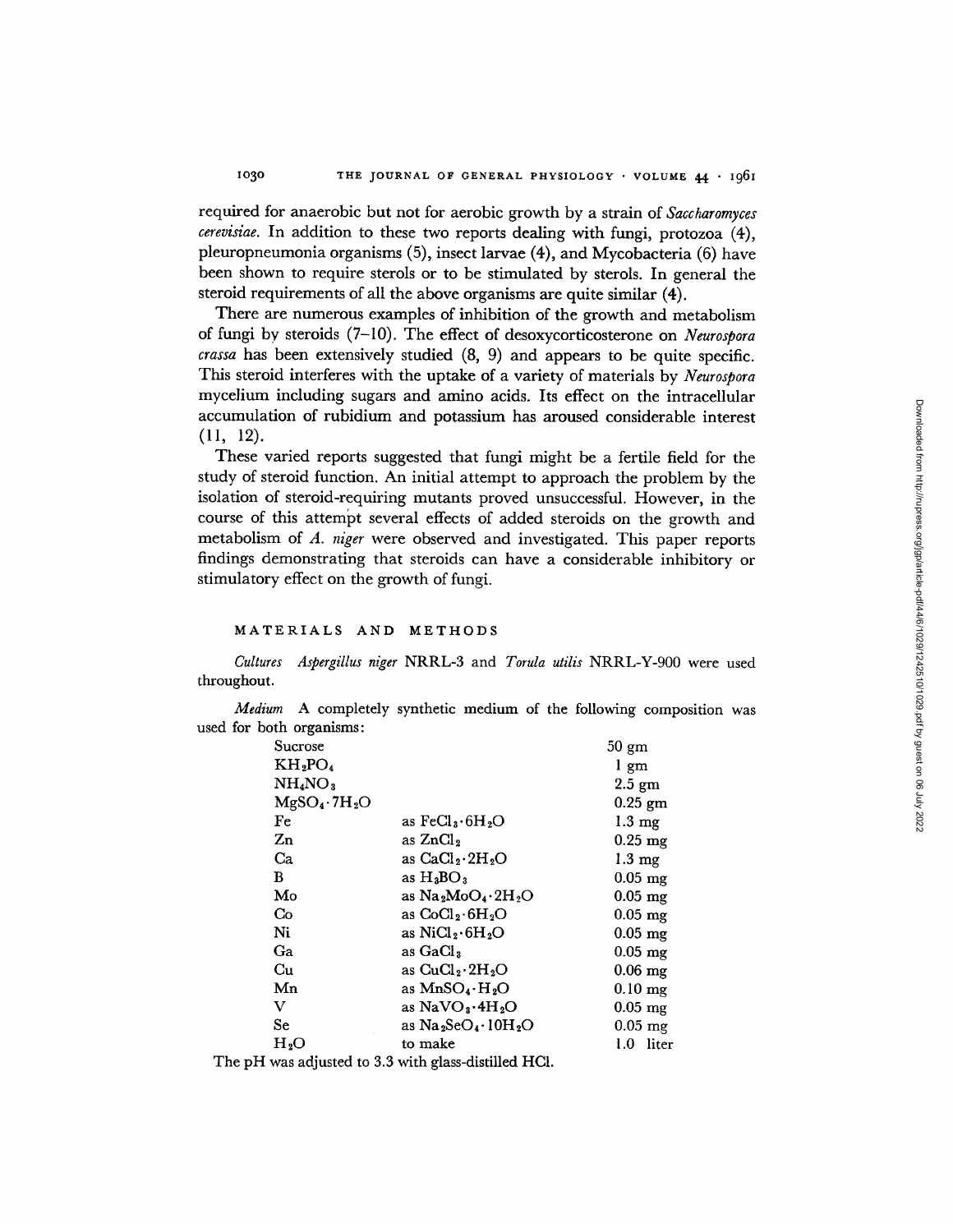Trace element contamination of the medium was reduced by purifying various of the ingredients as follows : $-$ 

*H20* was distilled and then treated in a Barnstead demineralizer.

*Sucrose* was prepared from ordinary commercial sucrose by passing a 50 per cent  $(w/v)$  solution in demineralized water through a Dowex-50 (H-cycle) column.

 $NH<sub>4</sub>NO<sub>3</sub>$  was prepared as a 50 per cent  $(w/v)$  solution by combining HNO<sub>3</sub> and NH3, both of which had been distilled in an all glass still.

 $MgSO_4$   $7H_2O$  was recrystallized from demineralized water containing 0.1 gm of ethylenediaminetetraacetic acid per 100 ml.

*KHzP04* was recrystallized by the same procedure as was used for the magnesium sulfate.

 $GaCl<sub>3</sub>$  and  $ZnCl<sub>2</sub>$  were prepared by dissolving the metals.

The remaining ingredients of the culture medium were "reagent" grade chemicals. *Steroids* and related compounds were obtained from Mann Research Laboratories except for cholesterol and diethylstilbestrol which were Merck and Co. products.

*Steroids* and other lipid-soluble substances were dissolved in ether and added to the medium prior to sterilization. The same amount of ether was added to all flasks in the same experiment.

*Inoculation* was accomplished by pipetting a suspension of *A. niger* conidia in demineralized water or of *T. utilis* cells in culture medium.

*Incubation* was carried out at 26°C on a reciprocating shaker until adequate growth was obtained. This required 24 to 48 hours for *T. utilis* and 48 to 72 hours for A. *niger.* Unless otherwise stated, each culture consisted of 30 ml of medium in a 300 ml Erlenmeyer flask.

The *amount of growth* was determined as dry weight of mycelium in the case of A. *niger* and by turbidity measurement in the *T. utilis* experiments. Dry weights were determined by collecting the mycelium on weighed filter papers in a Biichner funnel and drying the pads to constant weight in a vacuum oven at 50°C. A preliminary drying in an air stream at 50°C was used in some experiments.

*Statistical Procedures* The probability values in Table I were calculated for a two-sided test of the difference in two means without assuming equal variances (13). The 95 per cent confidence intervals given in Tables II to VIII were calculated by the method of Dunnett (14) for comparing several treatments with a control. The values are for a one-sided test.

The Scheffé test  $(15)$  was used in Table IX to calculate 95 per cent confidence limits for the difference between means which permit comparisons between all means. (The standard error of the mean is also included to give a more familiar estimate of the reliability of the data.)

The ranges indicated in the figures are standard errors of the mean.

Occasional values which differed widely from their replicates were discarded if the rejection quotient (16) indicated a 90 per cent probability that they were not drawn from the same population.

#### **EXPERIMENTAL**

The effects of a variety of steroids and related materials on the dry weight of *A. niger* mycelium obtained after a 72 hour incubation are shown in Table I.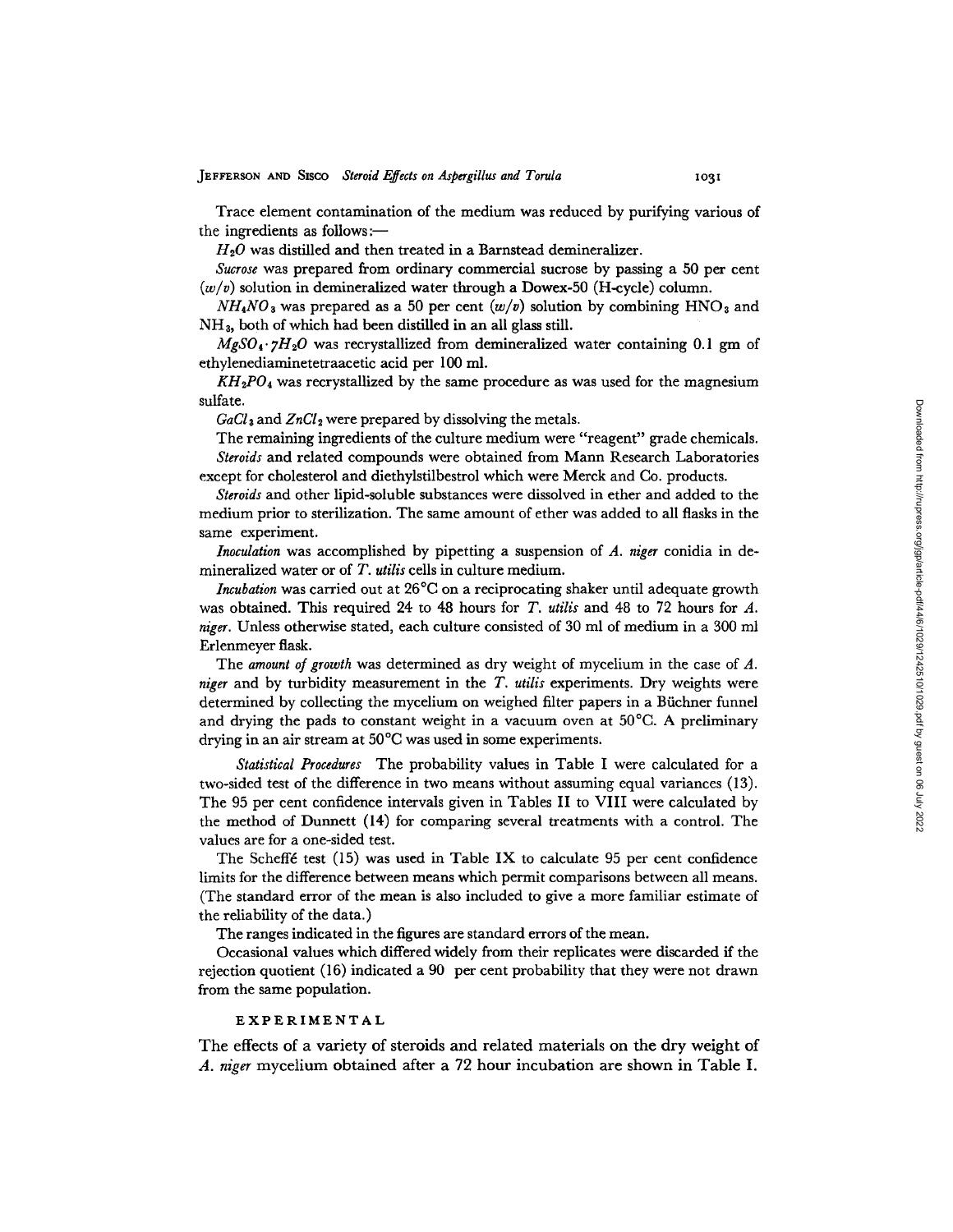Considerable variation between replicate dry weight determinations was encountered. Statistical validity was, therefore, possible only for compounds which caused a large change in the amount of growth. A stimulatory group (ergosterol, cholesterol, 7-dehydrocholesterol, vitamin  $D_2$ , and vitamin  $D_3$ ) and an inhibitory group (progesterone, desoxycorticosterone, androstenedione, cortisone acetate, testosterone, and diethylstilbestrol) are clearly

|                              | Dry weight of mycelium |                               |                  |       |                               |                  |  |
|------------------------------|------------------------|-------------------------------|------------------|-------|-------------------------------|------------------|--|
|                              |                        | Experiment I                  |                  |       | Experiment II                 |                  |  |
| Steroid or related material* | mg                     | Treatment<br>minus<br>control | pt.<br>less than | mg    | Treatment<br>minus<br>control | øt<br>less than  |  |
| None                         | 101.4                  |                               |                  | 278.0 |                               |                  |  |
| Ergosterol                   | 210.3                  | 108.9                         | 0.01             | 368.3 | 89.4                          | 0.01             |  |
| Cholesterol                  | 191.7                  | 90.3                          | 0.01             | 368.5 | 89.6                          | 0.01             |  |
| 7-dehydrocholesterol         | 173.4                  | 71.9                          | 0.2              | 323.6 | 53.7                          | 0.01             |  |
| Vitamin D <sub>2</sub>       | 151.1                  | 49.7                          | 0.01             |       |                               |                  |  |
| Vitamin D <sub>3</sub>       | 177.0                  | 75.6                          | 0.2              | 331.1 | 52.2                          | 0.01             |  |
| Pregnenolone                 | 122.0                  | 20.6                          | 0.2              | 287.5 | 8.6                           | 0.9              |  |
| Estrone                      | 104.5                  | 3.1                           | 0.8              | 266.9 | $-12.1$                       | 0.7              |  |
| Estradiol                    | 116.6                  | 15.2                          | 0.2              | 270.6 | $-8.4$                        | 0.3              |  |
| Diethylstilbestrol           | 65.8                   | $-35.6$                       | 0.02             | 103.1 | $-175.8$                      | 0.01             |  |
| Progesterone                 | 81.1                   | $-20.3$                       | 0.2              | 170.9 | $-108.0$                      | 0.01             |  |
| Testosterone                 | 75.0                   | $-26.4$                       | 0.05             | 195.0 | $-83.9$                       | 0.1              |  |
| Androstenedione              | 83.0                   | $-18.4$                       | 0.1              | 194.5 | $-84.5$                       | 0.01             |  |
| Desoxycorticosterone         | 89.5                   | $-11.9$                       | 0.3              | 190.5 | $-88.4$                       | 0.01             |  |
| Cortisone acetate            | 82.0                   | $-19.4$                       | 0.1              | 180.6 | $-98.3$                       | 0.01             |  |
| Squalene                     | 110.4                  | 9.0                           | 0.3              | 237.4 | $-41.5$                       | 0.02             |  |
| Phytol                       | 73.6                   | $-27.8$                       | 0.2              | 263.5 | $-15.5$                       | 0.2 <sub>2</sub> |  |

| TABLE I |  |  |  |                                            |  |  |  |  |  |
|---------|--|--|--|--------------------------------------------|--|--|--|--|--|
|         |  |  |  | THE EFFECT OF VARIOUS STEROIDS ON THE RATE |  |  |  |  |  |
|         |  |  |  | OF GROWTH OF ASPERGILLUS NIGER             |  |  |  |  |  |

\* All substances tested at a concentration of 10  $\mu$ g/ml.

 $\ddagger$  Calculated for the difference between each treatment and the control without assuming equal variances.

evident in spite of this limitation. Subsequent experiments also showed cholestanol, stigmasterol, pregnenolone and sitosterol to be stimulatory.

Two of the compounds in Table I, estradiol and estrone, produced no effect in this experiment but had appeared to be as stimnlatory as ergosterol in preliminary experiments. This seeming anomaly was resolved when it was realized that the preliminary experiments were conducted in smaller flasks. That this was indeed an important factor is shown in Table II. The effects of estrone and ergosterol on the rate of growth of *A. niger* when the same quantity of medium is incubated in various size flasks are shown. The effect of estrone was slightly greater in the small flasks while that of ergosterol was much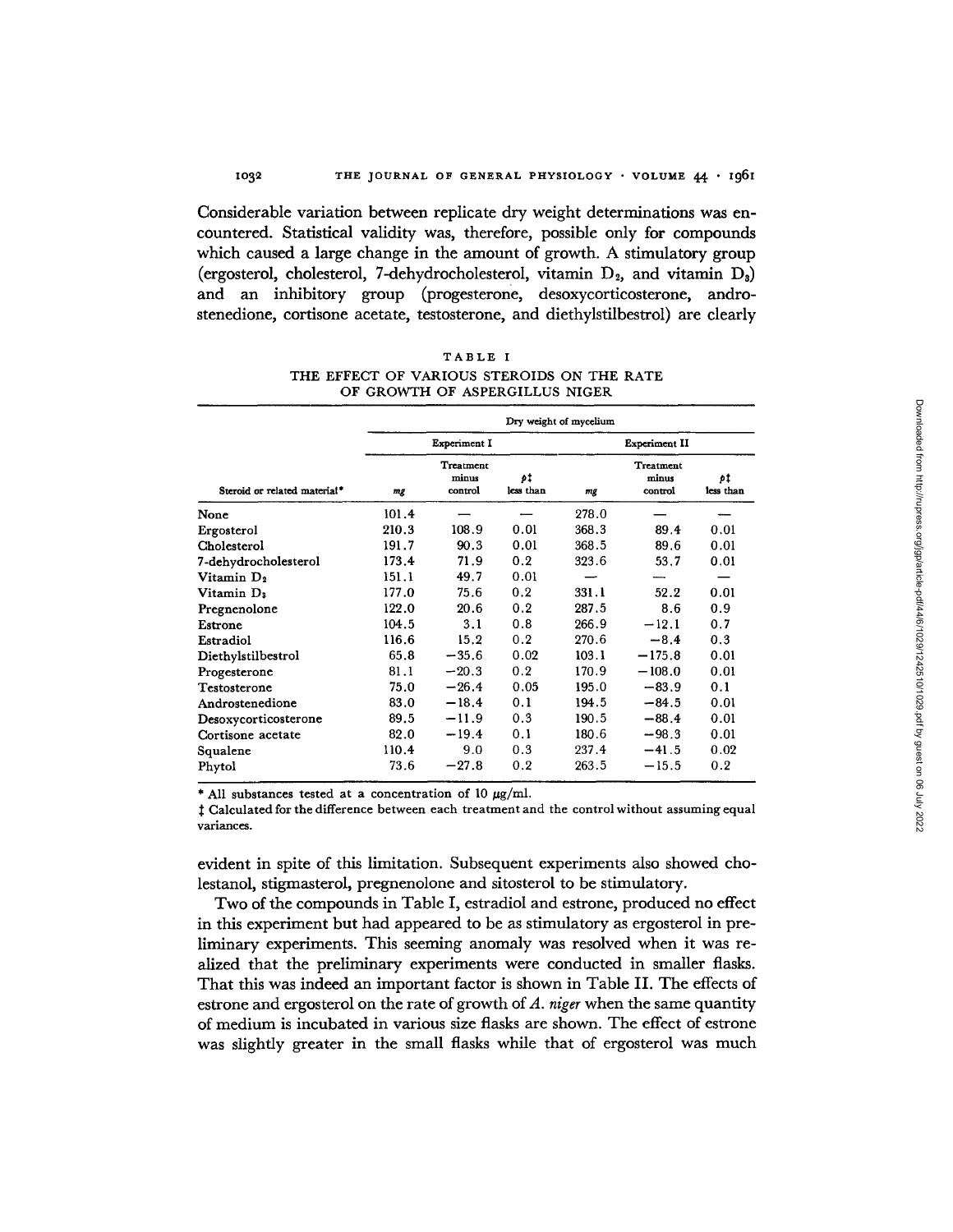greater in the larger ones. The response to these two steroids is, therefore, dependent on the degree of aeration.

The stimulatory response obtained suggests an important metabolic role for some sterol or sterols related to cholesterol or ergosterol in the metabolism of *A. niger.* The possibility exists, however, that some degradative fragment formed from these compounds is the material which is actually stimulatory. The possibility that we were measuring "acetate replacing" activity was disproven by testing the effects of ergosterol and of sodium acetate on similar cultures. The results of this test are shown in Table III. Sodium acetate did

| ASPERGILLUS NIGER TO ESTRONE AND ERGOSTEROL |      |                                         |       |                             |       |                             |  |  |  |
|---------------------------------------------|------|-----------------------------------------|-------|-----------------------------|-------|-----------------------------|--|--|--|
| Dry weight                                  |      |                                         |       |                             |       |                             |  |  |  |
|                                             |      | 50 ml flasks                            |       | 125 ml flasks               |       | 300 ml flasks               |  |  |  |
| Steroid                                     | mg   | Treatment<br>minus control <sup>*</sup> | mg    | Treatment<br>minus control* | mg    | Treatment<br>minus control* |  |  |  |
| Experiment one                              |      |                                         |       |                             |       |                             |  |  |  |
| None                                        | 49.4 |                                         | 112.9 |                             | 115.0 |                             |  |  |  |
| Estrone                                     | 57.1 | $7.7 \pm 16.1$                          | 135.1 | $22.4 \pm 25.0$             | 152.2 | $37.2 \pm 18.6$             |  |  |  |
| Ergosterol                                  | 60.0 | $10.9 \pm 16.1$                         | 126.3 | $13.4 + 25.0$               | 212.2 | $97.2 \pm 18.6$             |  |  |  |
| Experiment two                              |      |                                         |       |                             |       |                             |  |  |  |
| None                                        | 12.2 |                                         | 40.0  |                             | 56.2  |                             |  |  |  |
| Estrone                                     | 25.6 | $13.4 \pm 6.4$                          | 58.3  | $18.3 \pm 12.6$             | 66.3  | $10.1 + 14.8$               |  |  |  |
| Ergosterol                                  | 21.4 | $9.2 + 6.4$                             | 56.5  | $16.5 \pm 12.6$             | 127.0 | $70.8 \pm 14.8$             |  |  |  |
| Experiment three                            |      |                                         |       |                             |       |                             |  |  |  |
| None                                        | 14.6 |                                         | 66.4  |                             | 58.4  |                             |  |  |  |
| Estrone                                     | 16.7 | $2.1 + 9.7$                             | 84.7  | $18.3 + 23.0$               | 44.2  | $-14.2 + 22.4$              |  |  |  |
| Ergosterol                                  | 21.7 | $7.1 + 9.7$                             | 99.2  | $32.8 \pm 21.8$             | 119.5 | $61.1 + 22.4$               |  |  |  |

TABLE II

THE EFFECT OF AERATION ON THE RESPONSE OF

All flasks contained 30 ml of sucrose-mineral medium. Steroids were at a concentration of I0  $\mu$ g/ml.

\* Plus or minus 95 per cent confidence interval for the difference in two means (Dunnctt test).

stimulate the cultures but the maximum rate of growth in the presence of sodium acetate was less than that obtained when ergosterol was present. Experiment 2 shows that the effect of ergosterol could also be superimposed on that of sodium acetate. Thus, even though the possibility of some degradation has not been eliminated, the stimulation is not due to complete fragmentation of the steroid molecule.

The group of sterols which consistently produced the greatest stimulation were all thought to be purified natural products and might, therefore, contain traces of non-steroid substances which could account for their activity. Such a possibility has not been completely eliminated but it has been shown that the stimulation obtained is not due to contamination with any of the vitamins which are usually added to fungal media. Table IV shows that the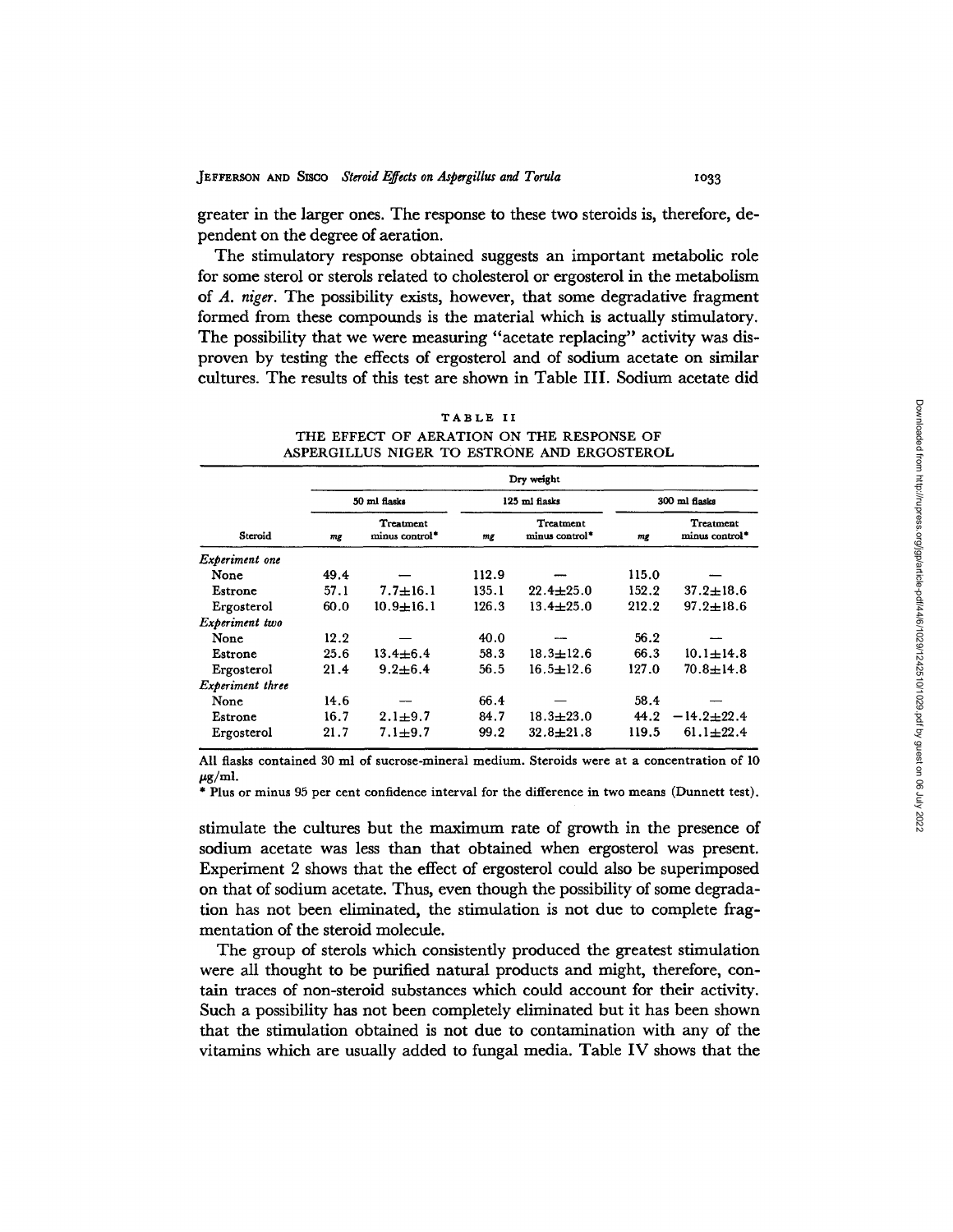steroid response was at least as great in a medium supplemented with a vitamin mixture or with biotin alone as in the control medium. D, L-Thioctic acid was tested separately with no effect.

The possibility that the effects seen were due to chemical conversions of the steroids which were induced by autoclaving was eliminated for ergosterol, progesterone, and estrone. This was done by adding filter-sterilized solutions of these steroids to sterile flasks. The solvent was then removed *in vacuo* at room temperature after which sterile medium was added and the response

| TABLE III                                |
|------------------------------------------|
| THE EFFECT OF ERGOSTEROL COMPARED        |
| TO THAT OF ACETATE ON THE RATE OF GROWTH |
| OF ASPERGILLUS NIGER                     |

| Compound added   | Concentration | Mycelium weight | Treatment minus control* |
|------------------|---------------|-----------------|--------------------------|
|                  | $\mu$ g/ml    | $m$ $g$         |                          |
| Experiment one   |               |                 |                          |
| None             |               | 47.1            |                          |
| Ergosterol       | 10.0          | 103.0           | $55.0 + 18.4$            |
| Ergosterol       | 20.0          | 124.0           | $76.9 + 19.1$            |
| Sodium acetate   | 10.0          | 45.4            | $-1.7 \pm 18.4$          |
| Sodium acetate   | 20.0          | 60.3            | $13.2 \pm 18.4$          |
| Sodium acetate   | 40.0          | 62.1            | $15.0 \pm 18.4$          |
| Sodium acetate   | 80.0          | 67.3            | $20.2 \pm 18.4$          |
| Experiment two   |               |                 |                          |
| None             |               | 51.1            |                          |
| Ergosterol       | 10.0          | 108.7           | $57.1 \pm 19.2$          |
| Acetic acid      | 100.0         | 73.1            | $22.0 + 19.2$            |
| Ergosterol       | 10.0          |                 |                          |
| plus acetic acid | 100.0         | 130.6           | $56.9 \pm 19.21$         |

\* Plus or minus 95 per cent confidence interval for the difference in two means (Dunnett test).  $~{\ddagger}$  Compared to acetic acid alone.

determined as previously described. Cultures prepared in this way responded in a manner essentially identical to those in which the steroids were added prior to autoclaving.

Results essentially similar to those already described were obtained when either glucose, fructose, or glycerol was substituted for the sucrose in the culture medium.

The effect of incubation time on the stimulation of *A. niger* by ergosterol was also investigated. It proved to be non-critical in that stimulation was present at the earliest time that provided a weighable quantity of mycelium (33 hours) and continued until very heavy growth was obtained (59 hours).

*Torula* To determine whether or not the results obtained with *A. niger*  were applicable to a wider group of organisms, some of the experiments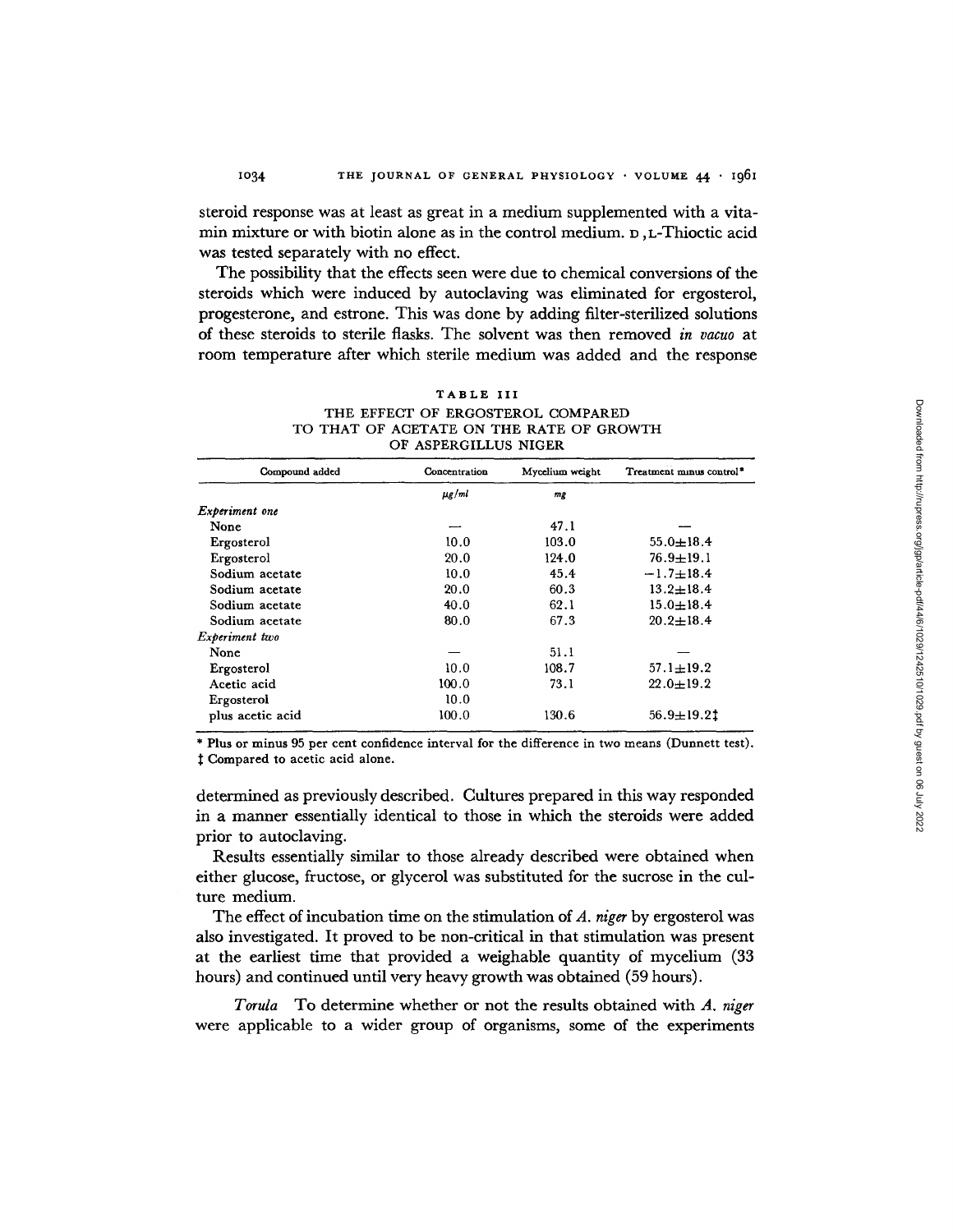#### **TABLE IV**

#### THE EFFECT OF STEROIDS ON THE GROWTH OF ASPERGILLUS NIGER IN THE PRESENCE OF A VITAMIN MIXTURE AND BIOTIN ALONE

| Vitamins      | Steroid      | Concentration | Mycelium | Treatment minus control* |
|---------------|--------------|---------------|----------|--------------------------|
|               |              | $\mu$ g/ml    | mg       |                          |
| None          | None         |               | 126.1    |                          |
| None          | Ergosterol   | 10            | 175.9    | $49.8 + 49.6$            |
| None          | Estrone      | 10            | 169.1    | $43.0 + 55.7$            |
| None          | Progesterone | 12            | 98.2     | $-27.9 + 49.6$           |
| None          | Testosterone | 10            | 104.0    | $-22.1 + 49.6$           |
| Mixture       | None         |               | 182.2    |                          |
| Mixture       | Ergosterol   | 10            | 238.3    | $56.1 + 57.2$            |
| Mixture       | Estrone      | 10            | 240.3    | $58.1 + 57.2$            |
| Mixture       | Progesterone | 12            | 98.8     | $-83.4 \pm 57.2$         |
| Mixture       | Testosterone | 10            | 118.9    | $-53.3 + 57.2$           |
| <b>Biotin</b> | None         |               | 134.1    |                          |
| Biotin        | Ergosterol   | 10            | 208.4    | $74.3 + 50.0$            |
| <b>Biotin</b> | Estrone      | 10            | 188.1    | $54.0 + 54.5$            |
| <b>Biotin</b> | Progesterone | 12            | 64.1     | $-70.0 + 50.0$           |
| Biotin        | Testosterone | 10            | 92.1     | $-42.1 + 50.0$           |

The components of the vitamin mixture and the amount of each contained in 1 liter of medium were: biotin, 2  $\mu$ g, Ca pantothenate, 400  $\mu$ g, folic acid, 2  $\mu$ g, inositol, 2 mg, niacin, 400  $\mu$ g, paminobenzoic acid, 200  $\mu$ g, pyridoxine hydrochloride, 400  $\mu$ g, riboflavin, 200  $\mu$ g, and thiamine hydrochloride,  $400 \mu$ g.

\* Plus or minus 95 per cent confidence interval for the difference in two means (Dunnett test).

## TABLE V THE EFFECT OF VARIOUS STEROIDS ON THE GROWTH OF TORULA UTILIS

|                      | Turbidity   |                          |  |  |
|----------------------|-------------|--------------------------|--|--|
| Steroid              | Klett units | Treatment minus control* |  |  |
| None                 | 190         |                          |  |  |
| Ergosterol           | 213         | $23.0 + 39.4$            |  |  |
| Cholesterol          | 192         | $2.7 + 39.4$             |  |  |
| Estrone              | 153         | $-37.0 \pm 39.4$         |  |  |
| Progesterone         | 15          | $-174.7+39.4$            |  |  |
| Estradiol            | 114         | $-75.4 \pm 39.4$         |  |  |
| Testosterone         | 87          | $-103.0 \pm 39.4$        |  |  |
| Androstenedione      | 32          | $-157.7+39.4$            |  |  |
| Desoxycorticosterone | 40          | $-150.3 \pm 39.4$        |  |  |

All steroids were tested at a concentration of 10  $\mu$ g/ml.

\* Plus or minus 95 per cent confidence interval for the difference in two means (Dunnett test).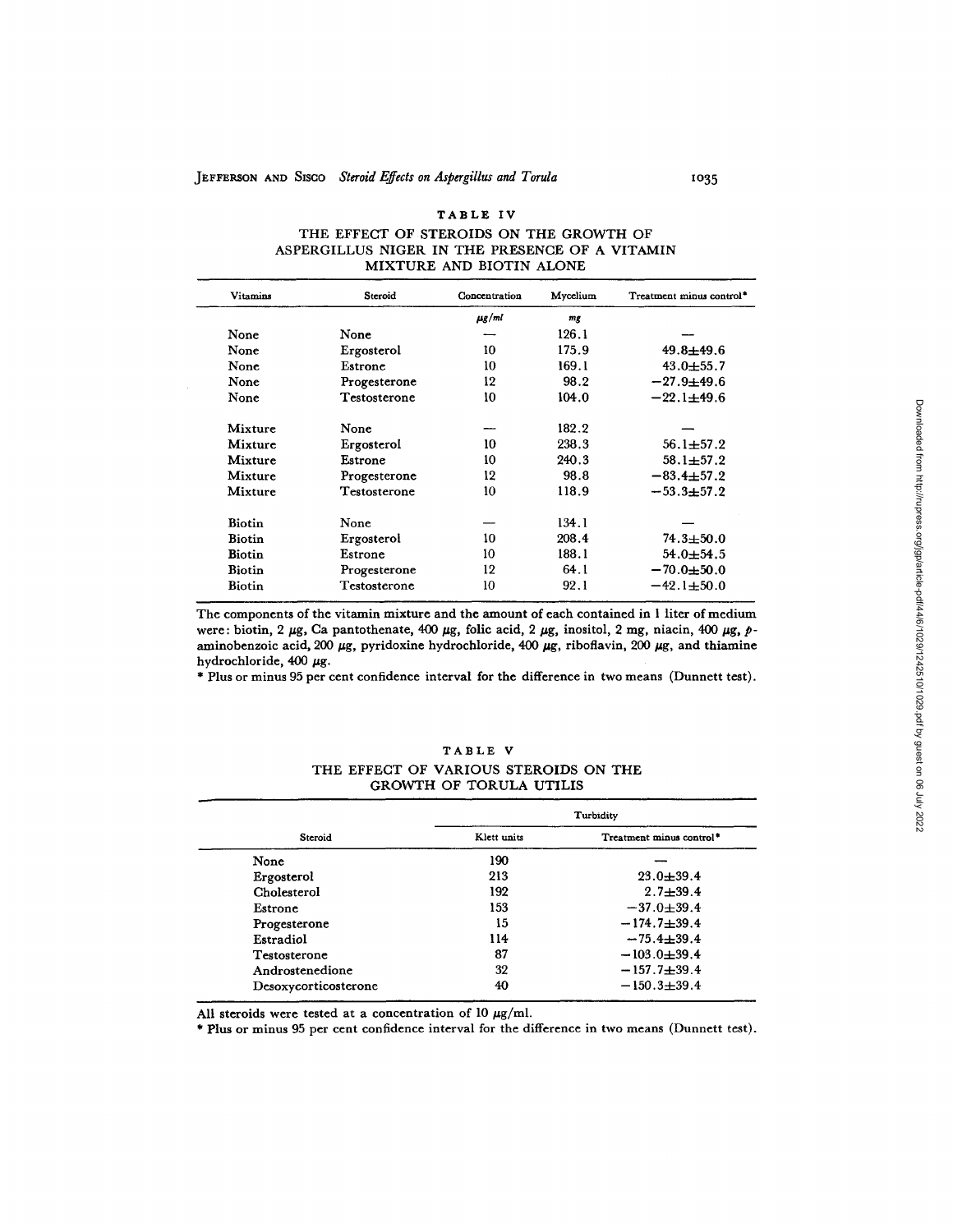|  |  | ABLE |  |  | ., |  |
|--|--|------|--|--|----|--|
|--|--|------|--|--|----|--|

THE PARTIAL REVERSAL OF PROGESTERONE INHIBITION OF TORULA UTILIS BY ERGOSTEROL AND CHOLESTEROL

|                               | Turbidity   |                          |  |  |  |
|-------------------------------|-------------|--------------------------|--|--|--|
| Steroid                       | Klett units | Treatment minus control* |  |  |  |
| None                          | 190         |                          |  |  |  |
| Progesterone                  | 15          | $-174.7 + 39.4$          |  |  |  |
| Ergosterol                    | 213         | $23.0 + 39.4$            |  |  |  |
| Cholesterol                   | 192         | $2.7 + 39.4$             |  |  |  |
| Progesterone plus ergosterol  | 32          | $16.7 \pm 15.61$         |  |  |  |
| Progesterone plus cholesterol | 52          | $36.7 \pm 15.61$         |  |  |  |

All steroids at 10  $\mu$ g/ml.

\* Plus or minus 95 per cent confidence limit for the difference in two means (Dunnett test).

 $‡$  Compared to progesterone alone.

described above were repeated with *T. utilis.* The effects of several steroids on the rate of growth of this organism are shown in Table V. It can be seen that the inhibitions obtained were more pronounced than those obtained when the same compounds were tested against *A. niger,* but there was no evidence for stimulation by any of the compounds tested. With the exception of estradiol, which was slightly inhibitory to *T. utilis* but not to *A. niger,* it can be said that those materials which inhibited *A. niger* also inhibited T. *utilis* and that those which stimulated *A. niger* had no effect on *T. utilis.* 

The existence of stimulation and inhibition of the same organisms by structurally related compounds suggested that some kind of competitive relation-

| Progesterone     | Pregnenolone | Turbidity<br>Klett units | Treatment minus controls* |
|------------------|--------------|--------------------------|---------------------------|
| $\mu$ g/ml       | $\mu$ g/ml   |                          |                           |
|                  |              | 165.8                    |                           |
| $\mathbf 2$      |              | 121.2                    | $-44.6 \pm 7.8$           |
| 4                |              | 96.2                     | $-69.6 \pm 7.8$           |
| 6                |              | 83.4                     | $-82.4 \pm 7.8$           |
|                  | 8            | 165.8                    | $0.0 + 7.8$               |
|                  | 16           | 159.8                    | $-6.0 + 7.8$              |
| $\boldsymbol{2}$ | 8            | 134.8                    | $13.4 \pm 9.51$           |
| $\boldsymbol{2}$ | 16           | 129.3                    | $8.1 \pm 16.01$           |
| 4                | 8            | 120.6                    | $22.4 \pm 10.21$          |
| 4                | 16           | 105.6                    | $9.4 \pm 10.21$           |
| 6                | 8            | 92.6                     | $9.2 + 6.81$              |
| 6                | 16           | 94.2                     | $10.8 + 6.81$             |

TABLE VII THE PARTIAL REVERSAL OF PROGESTERONE INHIBITION OF TORULA UTILIS BY PREGNENOLONE

\* Plus or minus 95 per cent confidence limit for the difference in **two means** (Dunnett test).

Compared to same concentration of progesterone alone.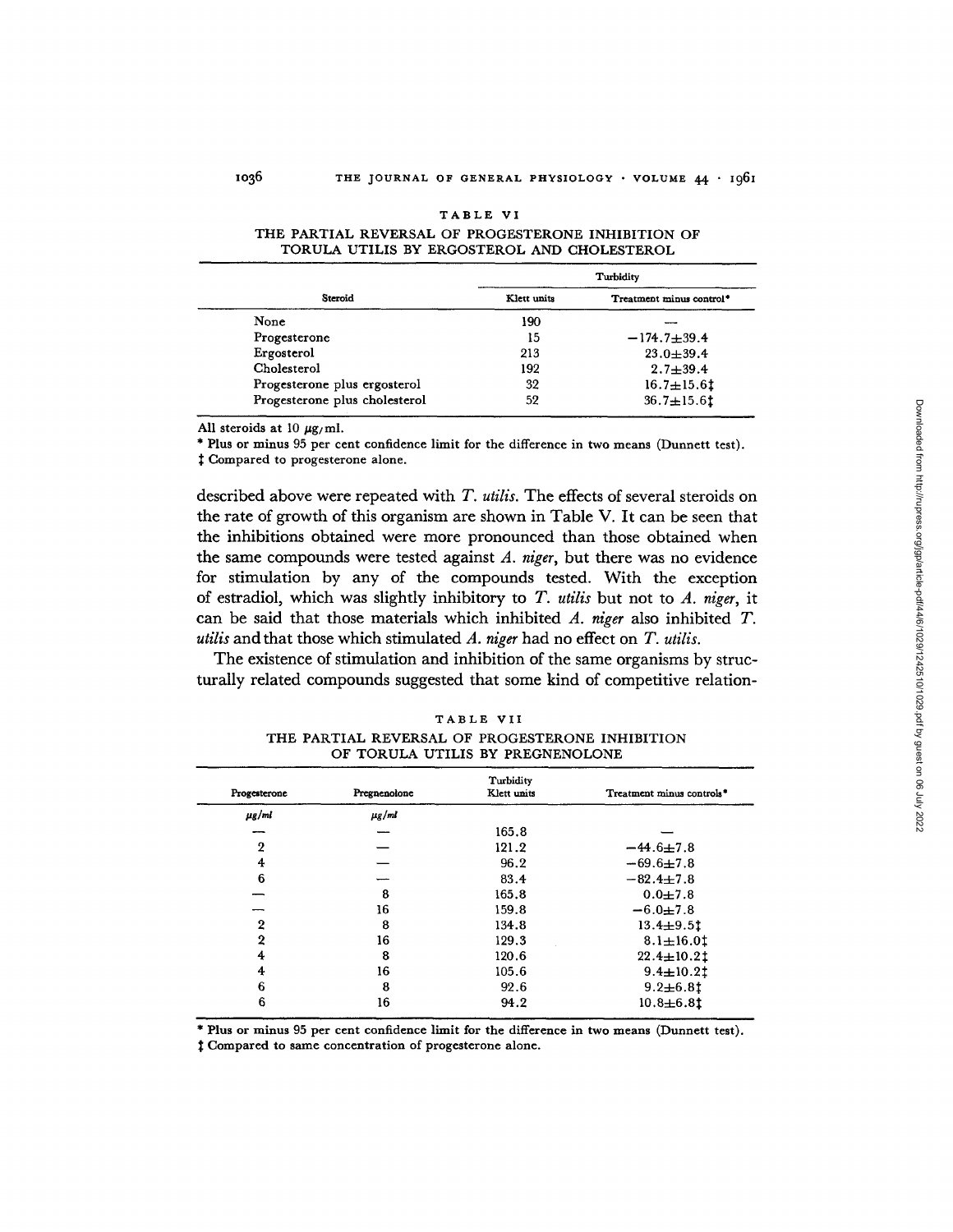ship might exist; *i.e.,* that ergosterol or a related sterol played an essential role in these fungi and that the inhibitory steroids were interfering with its function or synthesis.

A preliminary test of this idea was made using *T*. *utilis* as the test organism. First we attempted to reverse progesterone inhibition with cholesterol or ergosterol. The results are shown in Table VI. Both compounds appeared to cause a slight decrease in inhibition but it was far from complete, and was not increased by further increases in the concentration of the sterols. Pregnenolone was tested similarly with the results shown in Table VII. Again there was some

|  |  |  |  |  |  | TABLE VIII |  |  |  |  |
|--|--|--|--|--|--|------------|--|--|--|--|
|--|--|--|--|--|--|------------|--|--|--|--|

A COMPARISON OF THE RATE OF GROWTH OF PROGESTERONE-INHIBITED AND NORMAL TORULA UTILIS

|                    | Turbidity<br>Klett units |                            |                            |  |  |
|--------------------|--------------------------|----------------------------|----------------------------|--|--|
| Time of incubation | Control                  | 10 $\mu$ g/ml progesterone | $20 \mu g/ml$ progesterone |  |  |
| hrs.               |                          |                            |                            |  |  |
| 9.6                | 13, 13                   | 9, 11                      | 10,9                       |  |  |
| 11.4               | 19, 20                   | 16, 15                     | 19, 15                     |  |  |
| 13.8               | 55, 51                   | 40, 38                     | 37, 32                     |  |  |
| 16.0               | 117, 127                 | 76, 79                     | 93, 93                     |  |  |
| 18.9               | 299, 273                 | 158, 160                   | 155, 187                   |  |  |
| 23.0               | 610, 600                 | 395, 375                   | 425, 350                   |  |  |
| $33.5*$            | 1370, 1370               | 1290, 1270                 | 1270, 1240                 |  |  |
| $35.2*$            | 1380, 1400               | 1300, 1280                 | 1280, 1270                 |  |  |

Each figure represents an individual culture.

\* Diluted for reading.

decrease in inhibition but no evidence for a competitive relation between the two steroids. Some specificity is suggested, however, since pregnenolone had no effect on the inhibition of *T. utilis* by desoxycorticosterone.

An experiment was also conducted to determine the stage of the growth of *T. utiliswhich* was sensitive to inhibition by progesterone. A large number of identical cultures were prepared, 10  $\mu$ g/ml of progesterone were added to one-third,  $20~\mu$ g/ml to another one-third while the remainder were kept as controls. They were all inoculated with *T. utilis* and incubated simultaneously. At the intervals indicated in Table VIII two flasks from each set were removed and the turbidity of the contents determined. The values obtained are shown in Table VIII. Inhibition was present at  $\sim$ 10 hours, the earliest time tested, and apparently ceased at about 19 hours when the increase in turbidity in all three sets became linear and approximately equal. There was essentially no difference in the response to progesterone at 10 and 20  $\mu$ g/ml.

The effect of varying the concentration of the steroids on the rate of growth of *A. niger* has been determined for ergosterol, progesterone, testosterone,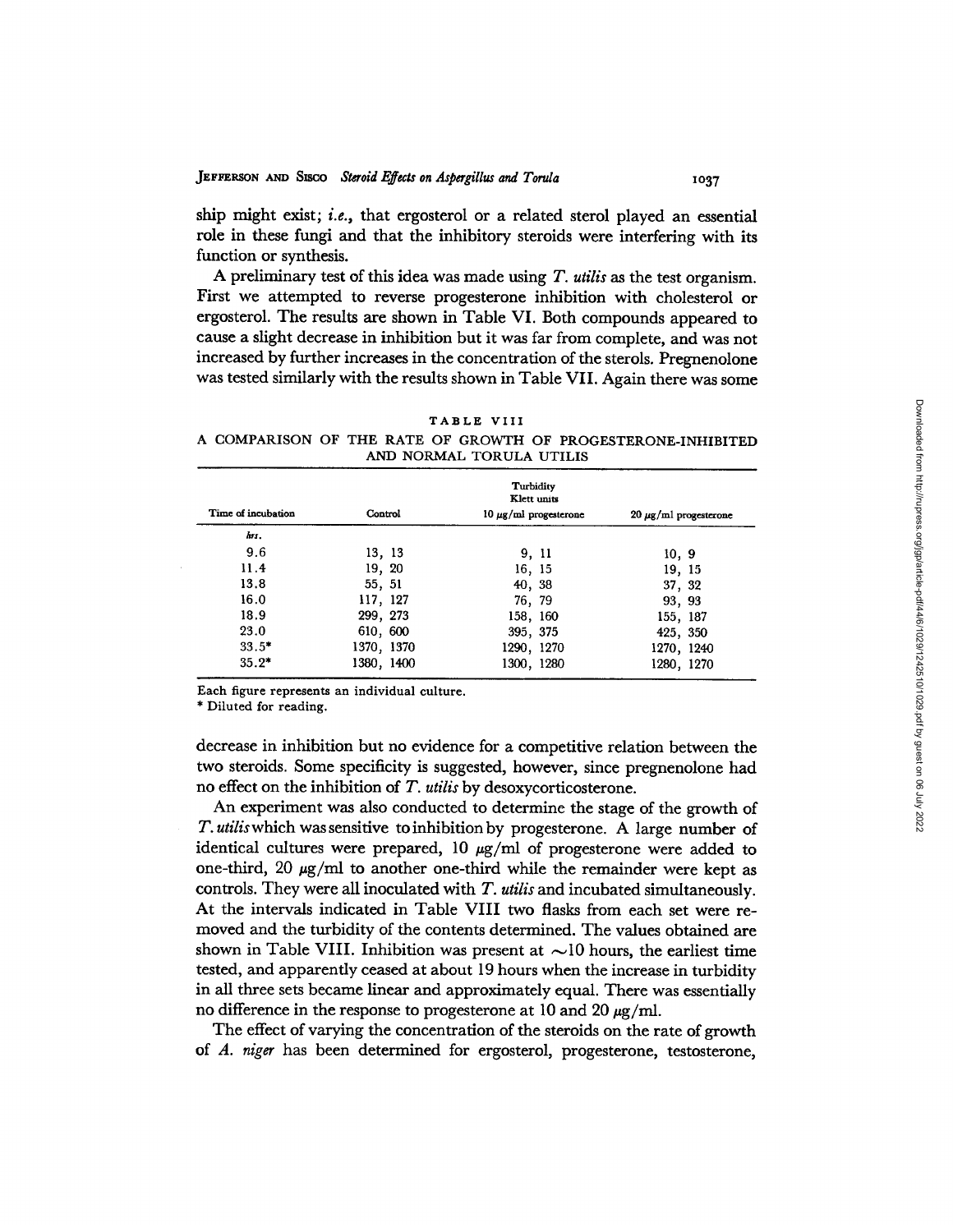

1038

FIGURE 1. Dose response curve of *Aspergillus niger* to ergosterol. The ordinate gives the dry weight of mycelium collected after incubation of a sucrose-mineral medium containing the indicated amount of ergosterol and inoculated with a conidial suspension.

cholestanol, stigmasterol, pregnenolone, desoxycorticosterone, and  $17\alpha$ -hydroxyprogesterone. The first five of these are shown in Figs. 1 through 5 respectively. For ease of comparison, the responses to the pregnene derivatives: pregnenolone, progesterone, desoxycorticosterone, and  $17\alpha$ -hydroxyprogesterone are shown together in Fig. 6.



FIGURE 2. Dose response curve of *Aspergillus niger* to progesterone. The two curves are for separate experiments. The ordinate gives the dry weight of mycelium collected after incubation of a sucrose-mineral medium containing the indicated amount ot progesterone and inoculated with a conidial suspension.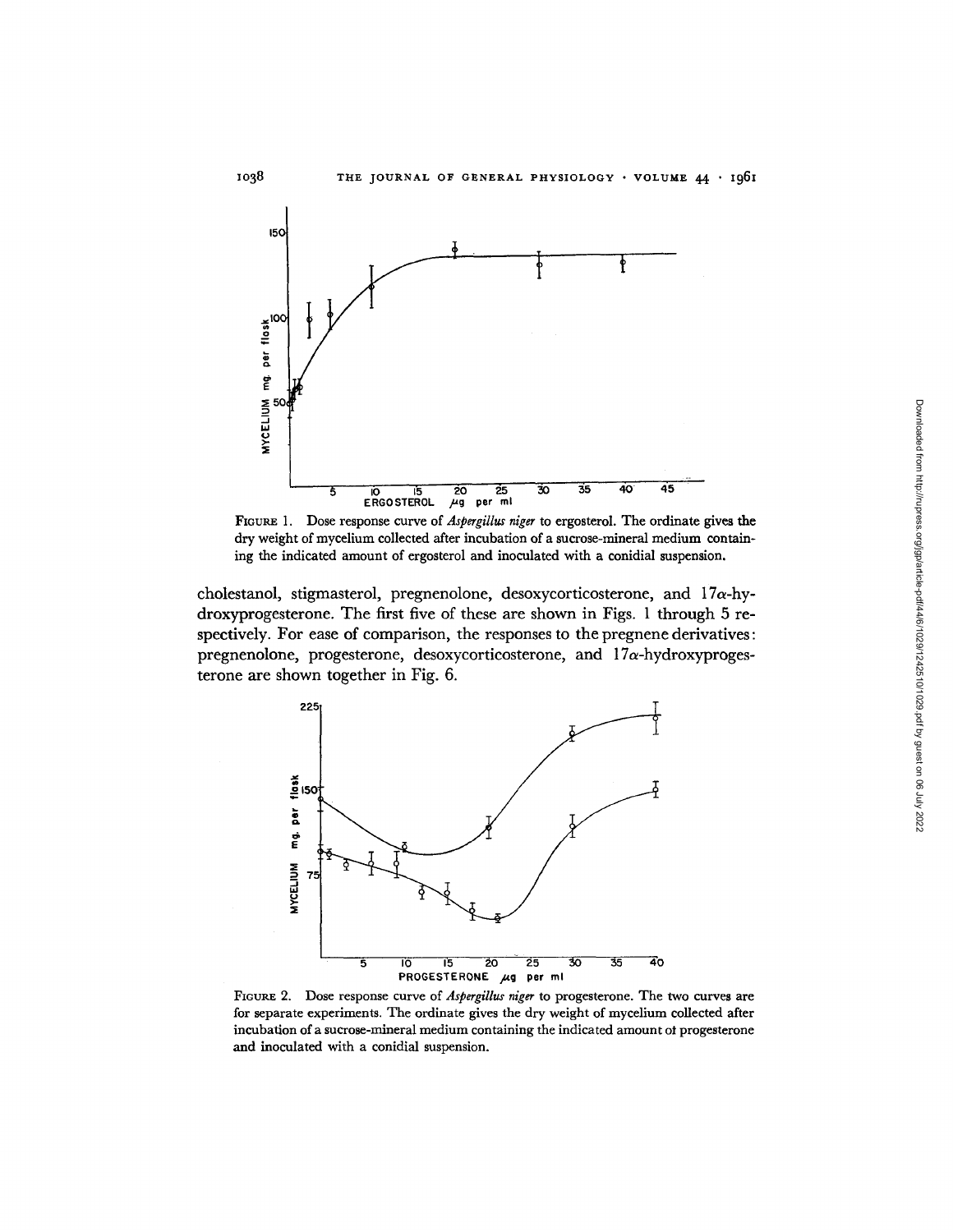

FIGURE 3. Dose response curve of *Aspergillus niger* to testosterone. The ordinate gives the dry weight of mycelium collected after incubation of a sucrose-mineral medium containing the indicated amount of testosterone and inoculated with a conidial suspension.

A variety of responses is evident, varying from considerable stimulation with the sterols through slight stimulation with pregnenolone to inhibition with testosterone and desoxycorticosterone. Progesterone surprisingly caused an inhibition at low concentrations and a stimulation at higher ones. This unusual response was repeated with a larger number of replicates in order to



FIGURE 4. Dose response curve of *Aspergillus niger* to cholestanol. The ordinate gives the dry weight of mycelium collected after incubation of sucrose-mineral medium containing the indicated amount of cholestanol and inoculated with a conidial suspension. X, cholesterol determined simultaneously.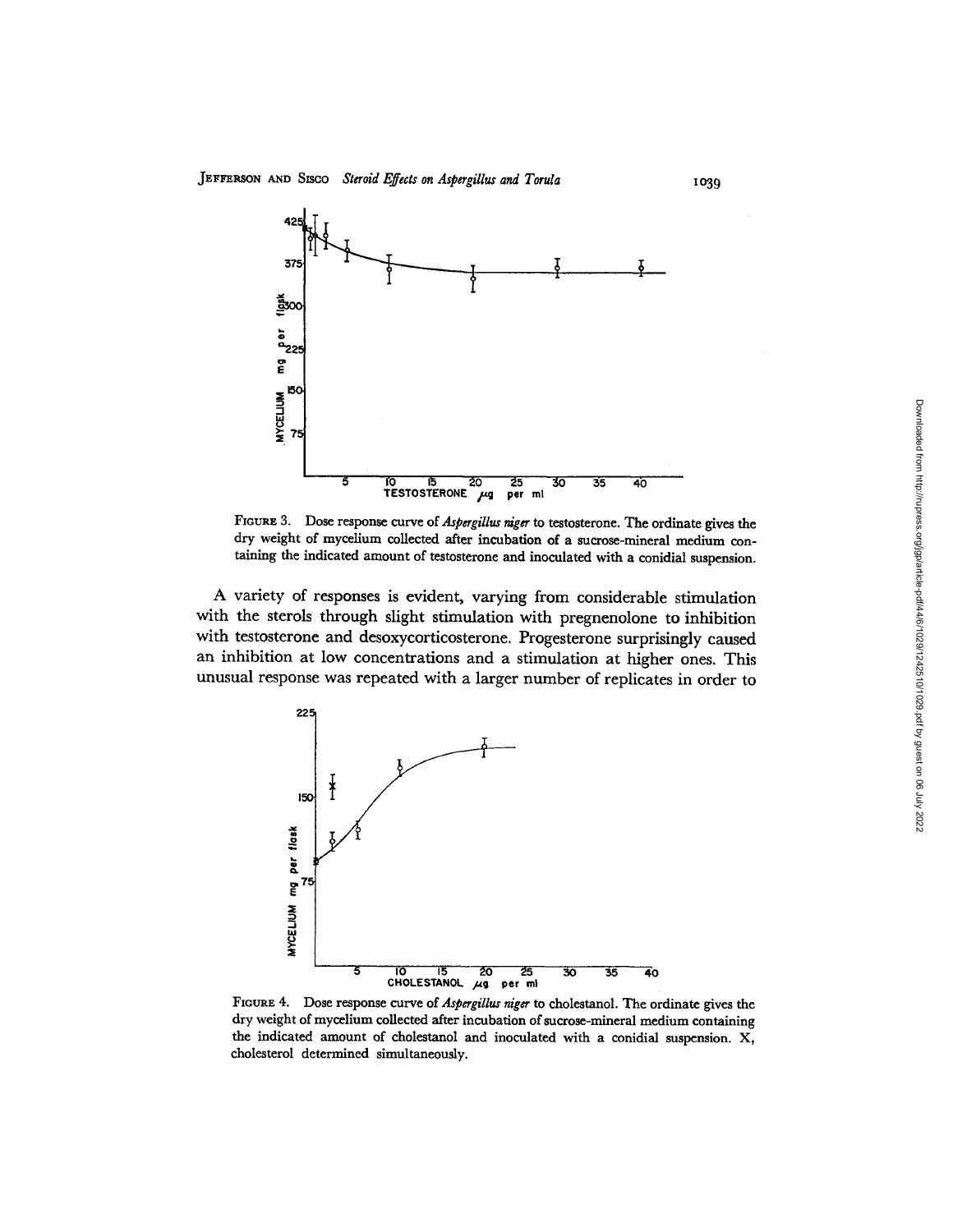

FIGURE 5. Dose response curve of *Aspergillus niger* to stigmasterol. The ordinate gives the dry weight of mycelium collected after incubation of a sucrose-mineral medium containing the indicated amount of sfigmasterol and inoculated with a conidial suspen sion.



FIGURE 6. Dose response curve of *Aspergillus niger* to several pregnene derivatives. The data have been adjusted (average dry weight for each treatment/average dry weight of control  $\times$  100) for ease of comparison. The ordinate gives the adjusted dry weight of mycelium collected after incubation of a sucrose-mineral medium containing the indicated amount of steroid and inoculated with a conidial suspension.

...... O ....., desoxycorticosterone **• ~, 17** a-hydroxyprogesterone  $\ominus$   $---$ , pregnenolone ---- x -----, progesterone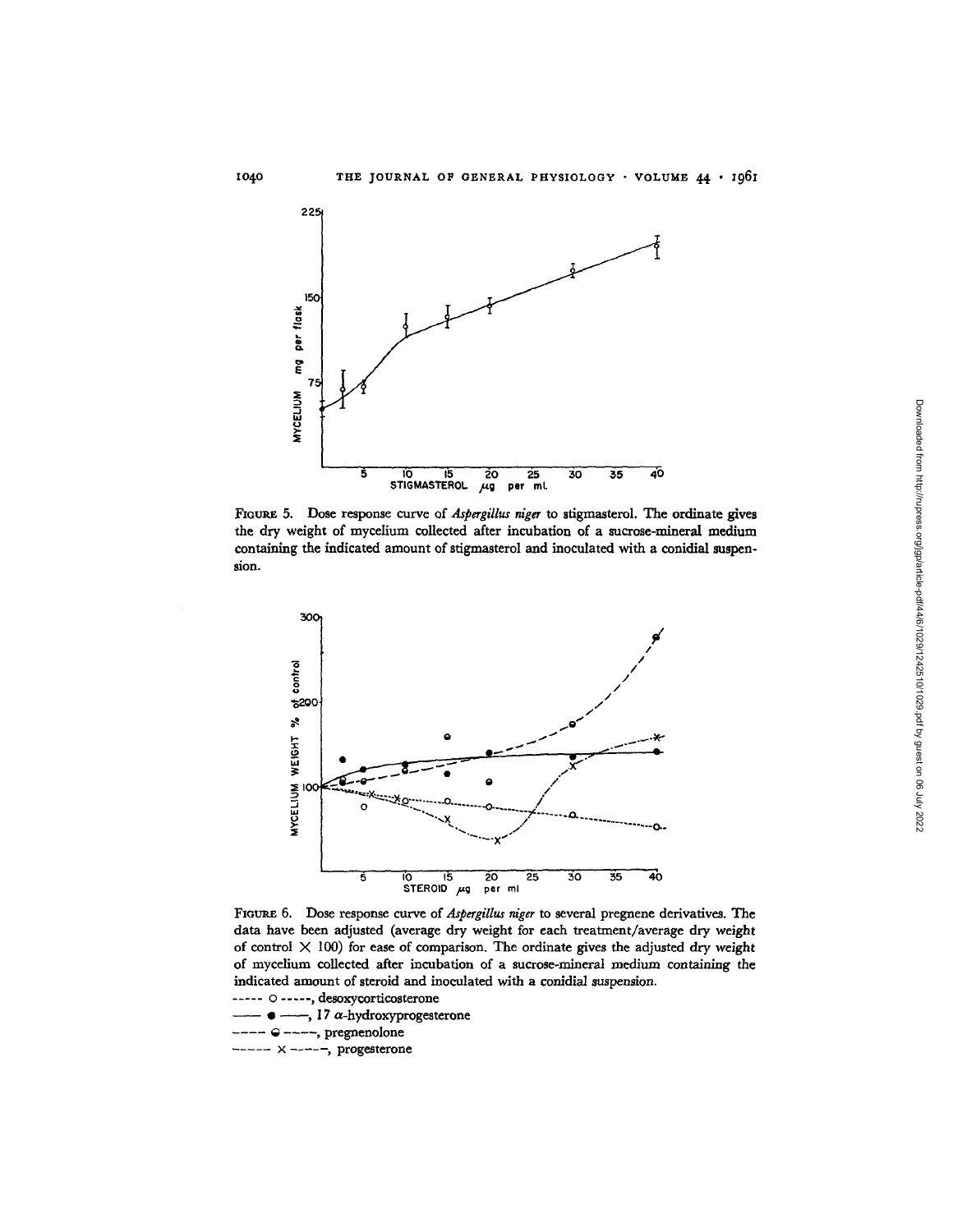estimate the average growth at the various progesterone levels more precisely. The results of the second experiment are shown in the upper curve in Fig. 2. Both the inhibition at  $10~\mu$ g/ml and the stimulation at 30 and 40  $~\mu$ g/ml are highly significant. The two curves do not have quite the same minima, however.

The dose response curve for testosterone is also somewhat unusual in that the inhibition reaches a maximum and is not increased by further increases in the amount of testosterone added to the culture. A similar situation was found for the inhibition of *Torula utilis* by progesterone (Fig. 7) but not for its



FIGURE 7. Dose response curve of *Torula utilis* to progesterone. The ordinate gives the increase in turbidity during incubation of a sucrose-mineral medium containing the indicated amount of progesterone and inoculated with a suspension of *T. utilis* cells.

inhibition by diethylstilbestrol. This latter substance gave essentially complete inhibition at 16  $\mu$ g/ml.

Since it was not possible to obtain all the dose response curves simultaneously, direct quantitative comparisons between them may not be justified. An effort was made to overcome this difficulty by testing representative stimulatory compounds simultaneously at two different concentrations. The data obtained are shown in Table IX.

At the 5  $\mu$ g/ml level only the cholesterol- and ergosterol-treated cultures exceeded the 95 per cent probability of being greater than the controls while at twice this concentration the list extends to include cholestanol- and stigmasterol-treated cultures also. Other comparisons which can be made at the 95 per cent confidence level are :

1. At the 5  $\mu$ g/ml level, ergosterol was superior to all the other steroids except cholesterol.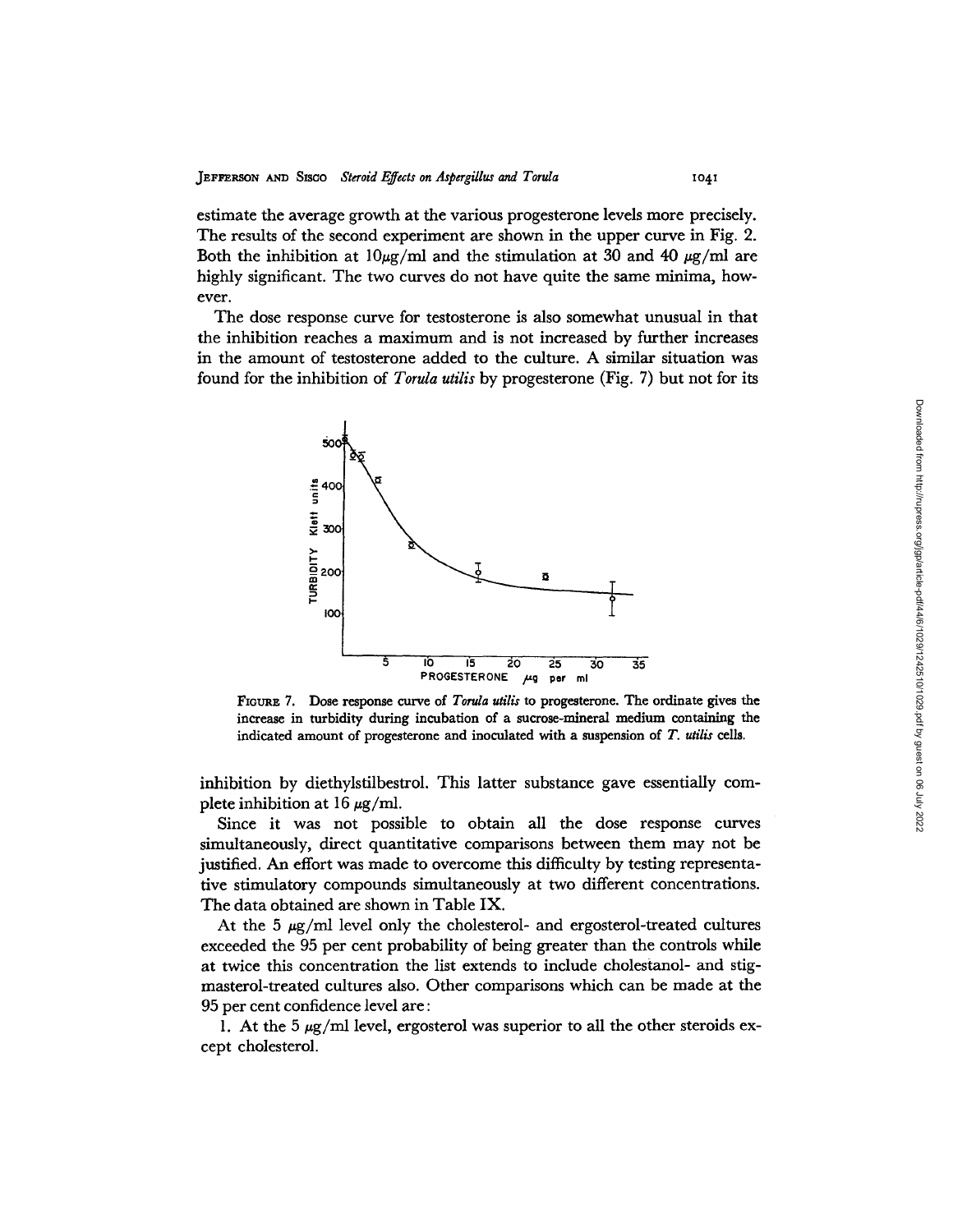2. At the  $10 \mu g/ml$  level, both stigmasterol and cholestanol were superior to **7-dehydrocholesterol and pregnenolone.** 

3. Cholestanol was significantly more effective at  $10 \mu g/ml$  than at  $5 \mu g/ml$ .

TABLE IX A COMPARISON OF THE RELATIVE EFFECTIVENESS OF SEVERAL STEROIDS WHICH STIMULATE ASPERGILLUS NIGER

| Steroid              | Concentration | No. of flasks $(N)$ | Average dry weight | Standard error<br>of the mean |
|----------------------|---------------|---------------------|--------------------|-------------------------------|
|                      | $\mu$ g/ml    |                     | mg                 |                               |
| None                 |               | 10                  | 165.5              | 9.3                           |
| Ergosterol           | 5             | 5                   | 276.7              | 9.6                           |
| Ergosterol           | 10            | 4                   | 283.2              | 5.9                           |
| Cholesterol          | 5             | 5                   | 245.7              | 8.2                           |
| Cholesterol          | 10            | 4                   | 265.4              | 12.5                          |
| Stigmasterol         | 5             | 5                   | 213.2              | 21.8                          |
| Stigmasterol         | 10            | 4                   | 265.7              | 5.5                           |
| Cholestanol          | 5             | 5                   | 162.5              | 9.7                           |
| Cholestanol          | 10            | 5                   | 277.9              | 8.8                           |
| 7-Dehydrocholesterol | 5             | 5                   | 177.5              | 6.3                           |
| 7-Dehydrocholesterol | 10            | 4                   | 180.6              | 6.2                           |
| Pregnenolone         | 5             | 5                   | 164.6              | 14.7                          |
| Pregnenolone         | 10            | 5                   | 178.6              | 14.6                          |

95 **per cent confidence limits (Scheff6) for the difference between any two average dry weights** :

## DISCUSSION

**The stimulation of** *A. niger* **by sterols under conditions permitting very rapid growth indicates that these compounds serve some essential function in the metabolism of this organism and that in the absence of a supplement their rate of synthesis can become growth-limiting. The structural similarity between the sterols which stimulate** *A. niger* **under these conditions and those which are required by** *Labyrinthula vitellina* **(2) suggests that there is an essential function of sterols which is common to all fungi. The failure to demonstrate stimulation of** *T. utilis* **under the same conditions probably means that the rate of growth was being limited by something other than steroids or that the requirement is more specific. The fact that the same steroids were inhibitory to both** *A. niger* **and** *T. utilis* **suggests a basic similarity in the role of steroids in their metabolism.** 

**Stimulation and inhibition by different members of a group of structurally related materials are frequently associated with inhibitions which are due to**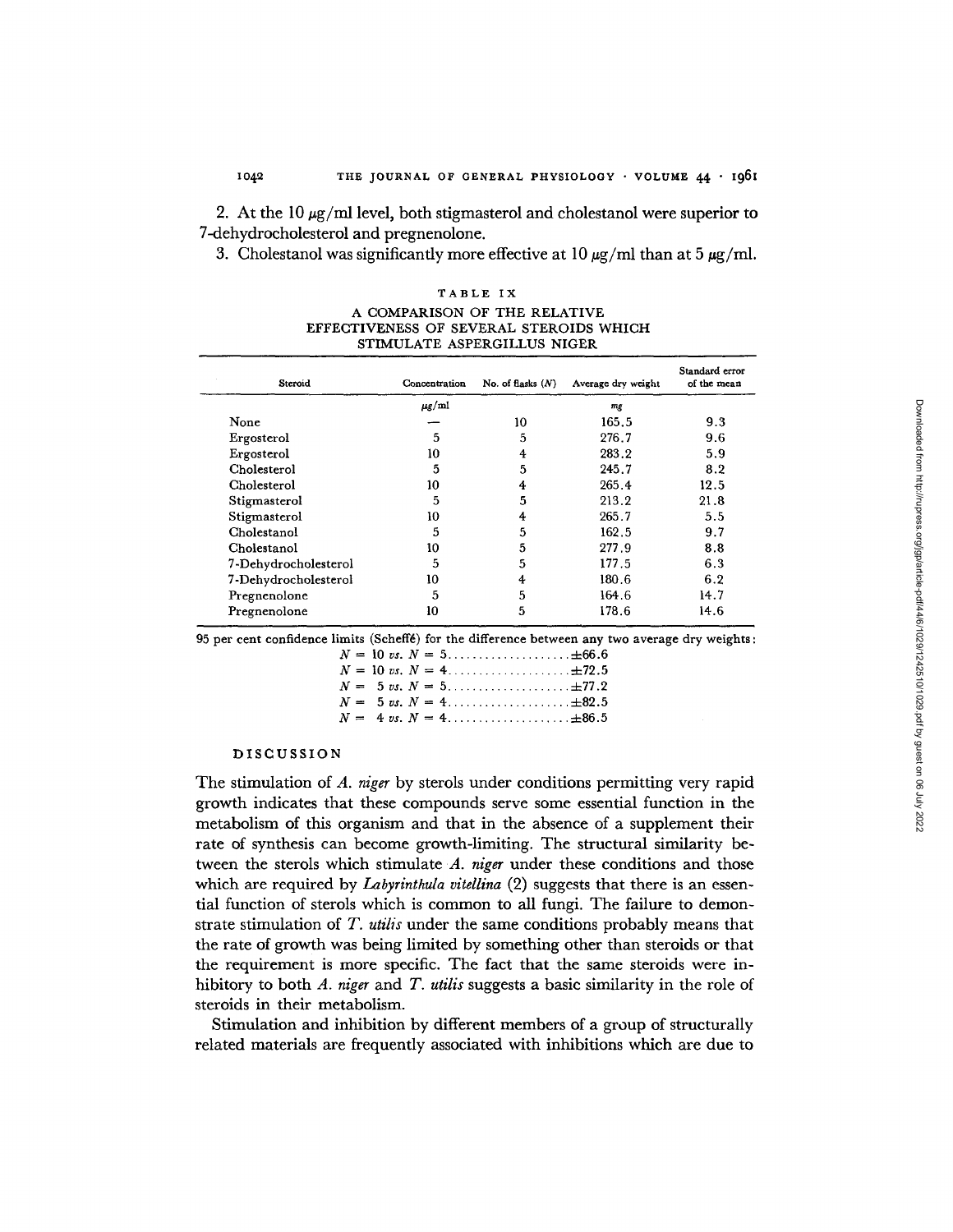competition for sites normally occupied by either the stimulatory substance or a derivative of it. Attempts to demonstrate this by reversing the inhibitory effect of progesterone by the addition of other steroids met with very limited success. The slight reversals obtained with ergosterol and cholesterol were statistically significant but of too low a magnitude to indicate a direct competition with either of these compounds. The reversal by pregnenolone was somewhat greater but its incomplete and non-competitive nature rules out a direct competition with this compound also. The fact that these reversals were obtained and that there was some specificity involved strengthen the idea that competition between steroids exists in microorganisms, and suggest that the metabolically functional compound has not been tested for this activity.

The quantitative comparisons between the various sterols permit some conclusions concerning the molecular structure of the metabolically active sterol in *A. niger.* The materials which produced the most stimulation at low concentrations were ergosterol and cholesterol, suggesting that one of these or a closely related material is the "functional" compound. The fact that several other compounds were stimulatory but less so than the two mentioned above could indicate a relatively non-specific requirement or that the organism is capable of converting related materials to the functional sterol.

The inclusion of cholestanol in this less effective group indicates that a double bond at carbon 5 exists in the natural steroid. The data obtained with progesterone and pregnenolone indicate that the hydroxyl at carbon 3 is necessary since reduction of the 3-keto group to the 3-beta-hydroxy compound converted the toxic progesterone to the slightly stimulatory pregnenolone.

The shape of the stigmasterol curve and the comparison between it and ergosterol in Table I indicate a preference for the ergosterol or cholesterol type of side chain.

The short chain or side chainless steroids, progesterone, pregnenolone,  $17\alpha$ -hydroxyprogesterone, desoxycorticosterone, and testosterone, present a very complicated picture. Although all these short chain steroids are much less stimulatory than ergosterol, *A. niger* is able to utilize several of them to some extent. This is in contrast to the *Labyrinthula* strain studied by Vishniac (2) which requires a sterol of at least twenty-seven carbon atoms. The introduction of a hydroxyl at carbon 21, as in desoxycorticosterone, or substitution of a hydroxyl for the side chain, as in testosterone, prevents utilization by *A. niger* and confers toxicity, while the introduction of a hydroxyl at carbon 17 destroys both the stimulatory and the inhibitory properties of progesterone.

The data obtained with 7-dehydrocholesterol seem to indicate a deleterious effect of the double bond at carbon 7. The same bond occurs in ergosterol, however, and unless it is more than compensated for by the C-22 double bond or the 24  $\beta$ -methyl group, some other explanation is needed. We are inclined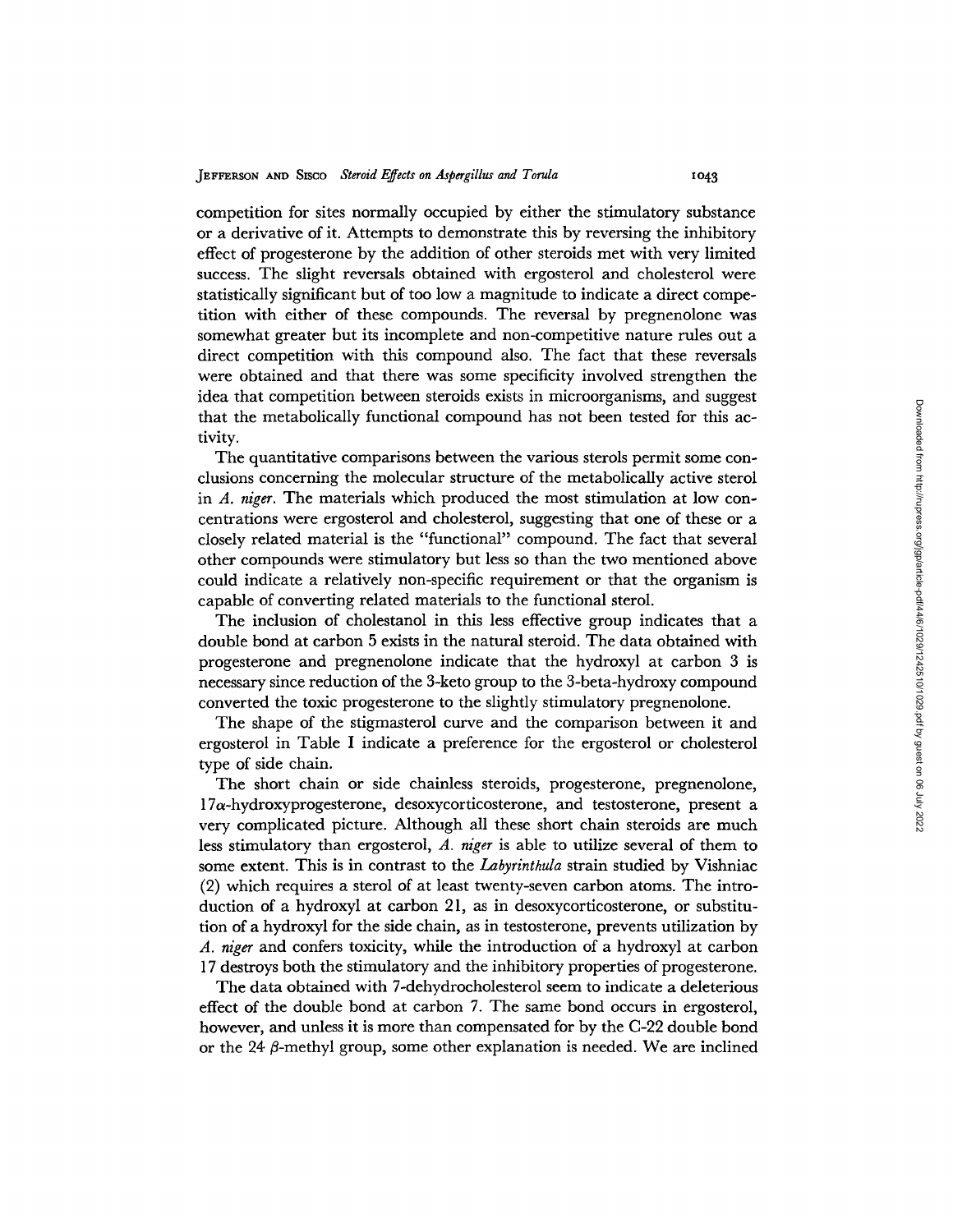to suspect a toxic contaminant in the 7-dehydrocholesterol even though both it and the ergosterol were recrystallized just prior to their use in the experiment shown in Table IX.

The conclusion can be drawn that *A. niger* is stimulated by and, therefore, has a metabolic requirement for, a 3-hydroxysteroid with an unsaturation in the 5-6 position. Ergosterol, since it is known to occur in a wide variety of fungi (4), is a likely candidate although the unsaturation at carbons 7 and *22*  and the methyl group at carbon 24 may or may not be essential. It is equally possible that some derivative existing in the cell in much smaller quantities is the metabolically active material. The steroids which give maximum stimulation of *A. niger* are similar to those required by *Labyrinthula* (2), pleuropneumonia organisms (5), several insect larvae (4), and various protozoa (4).

The shape of the concentration *versus* growth curve obtained with *A. niger*  and progesterone suggests several possible sequences of events. It is possible that the active inhibitor is a complex and that progesterone itself or a different, less easily formed complex is stimulatory. However, an extensive search for the other component of such a complex has so far proved fruitless. A second possibility is that the progesterone could have been modified by the organism with the resulting formation of a stimulatory steroid. A third possibility is that progesterone could be competitively occupying an essential site in the cell and carrying out the normal function of its competitor in a less efficient manner. It is also possible that the results seen represent the superimposition of two completely unrelated effects.

It is not possible to distinguish between these mechanisms with the data on hand. It is interesting to note, however, that steroid dose response curves of similar shape have been obtained in mammals (17).

The role of solubility of the various steroids in the culture medium is not known. For convenience we have reported the concentrations in micrograms per milliliter although in many cases these values exceeded the solubility of the steroid in water. Weight of steroid per unit of fungus would perhaps have been more desirable if it could have been determined readily. The incomplete nature of the inhibitions obtained might be referable to the limited solubility of the inhibitors but we are inclined to doubt this for the following reasons:

1. Two inhibitors which were tested, diethylstilbestrol and menadione, have solubilities which are similar to those of the steroids but gave dose response curves which terminated in complete inhibitions.

2. The response to progesterone and the sterols extends well beyond their solubility limits.

It, therefore, appears that the break in the inhibition curves encountered with several oxygenated steroids must have a physiological rather than a physiochemical explanation.